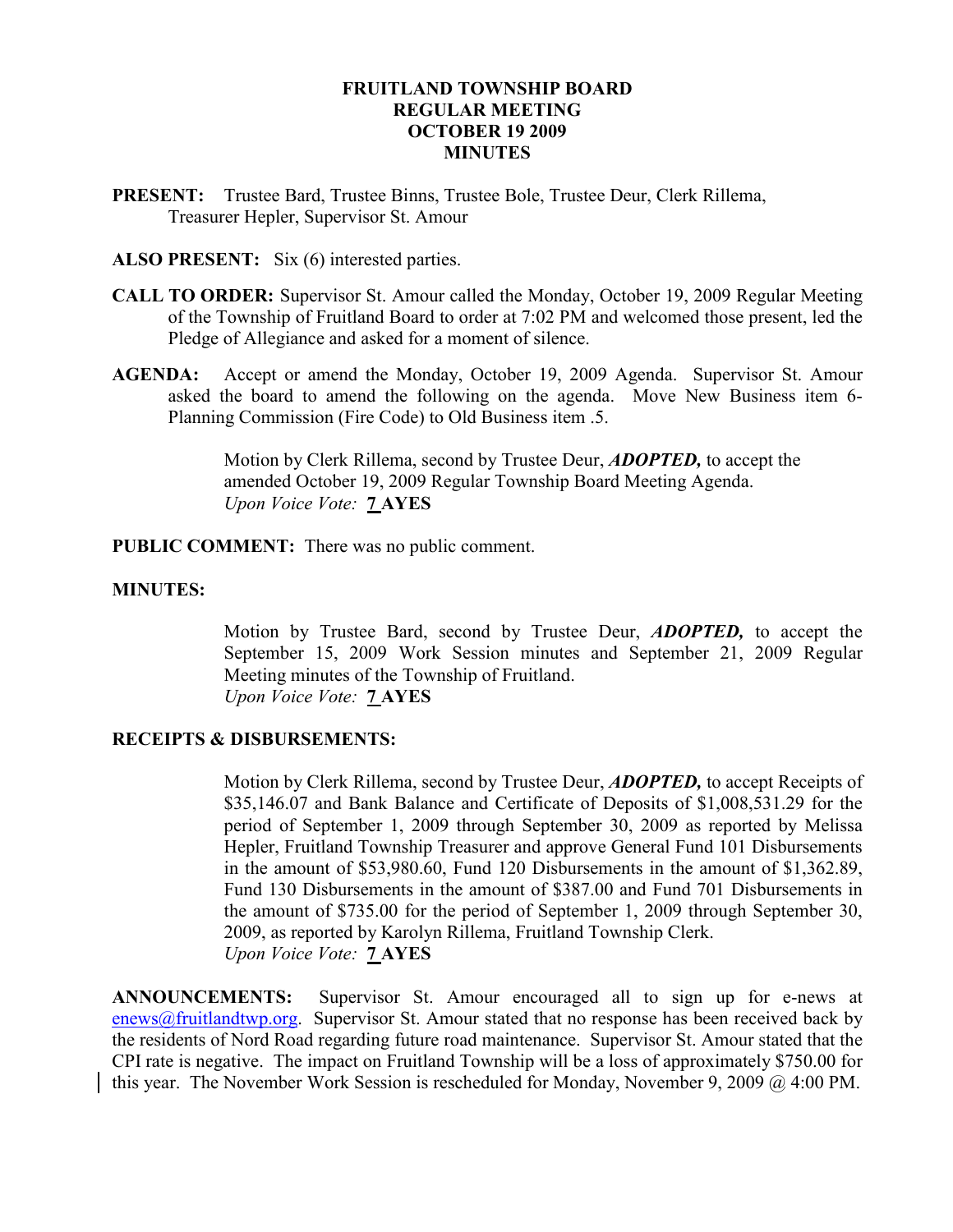# FRUITLAND TOWNSHIP OCTOBER 19, 2009 REGULAR MEETING MINUTES CONSENT AGENDA:

Motion by Trustee Deur, second by Trustee Bard, **ADOPTED**, to appoint Jessica Reid and John Parks to serve on the Citizens Advisory Wireless Committee and accept the resignation of Connie Learman from the committee. Upon Voice Vote: 7 AYES

## COMMITTEE/BOARD UPDATES –

- White Lake Ambulance Authority Trustee Bard reported that out of 110 calls last month, 25 were in Fruitland Township and that the WLAA will be evaluating a more centralized location for the blood pressure checks – possibly Walgreens or Plumbs in Whitehall – in order to be benefiting more of the community.
- White Lake Fire Authority Trustee Bole reported that there was no meeting last month and inquired about the lease language. Supervisor St. Amour stated that would be discussed under Old Business item 9.
- Parks and Recreation Commission Trustee Binns reported that a joint meeting between the P&R Commission and Board of Trustees would likely be scheduled prior to the next P&R meeting on November 2 or before our next work session on November 9. Supervisor St. Amour encouraged Trustee Binns to secure a date as soon as possible.
- Planning Commission Trustee Deur reported that the Planning Commission continues to work on the Master Plan and at the last meeting an item came up on the agenda that will be discussed under Old Business item .5.
- Muskegon County Regional Water System Board Supervisor St. Amour reported that at the last meeting, an engineering reported was furnished but not approved.
- Citizen's Advisory McMillan Road End Committee Supervisor St. Amour reported that currently the court case that could help resolve road end issues could be settled within the next six months. He has received two bids for the stairway and deck in the amounts between approximately \$12,000.00 and \$13,000.00. The Board directed Supervisor St. Amour to task the committee to start their fund raising campaign.
- Citizen's Advisory Wireless Committee Trustee Deur reported that the committee is creating a petition to mail with the winter tax bills to gain support to increase the willingness of Verizon to expand its broadband service in the area. The committee is also working with Muskegon County ISD Central Dispatch to tap into the fiber ring network for a county wide project for broadband services.
- Citizen's Advisory Regulatory Ordinance Committee Trustee Bole reported that there was no meeting last month because the group is having difficulty finding a meeting date that works for all. Supervisor St. Amour encouraged Trustee Bole to support this committee
- Citizen's Advisory Noise Committee Supervisor St. Amour reported that he has not had any success getting the two parties together although he has had individual conversation with both. He may recommend disbanding the committee at the next work session.
- Citizen's Advisory Residential Rental Committee Trustee Deur reported for Chairman Nagengast that the committee is currently collecting information from other townships and will review and make recommendations to the Board when completed.
- Zoning Board of Appeals Trustee Bole reported that the ZBA met this month on two appeals. The first appeal was approved for a carport, but the garage was postponed until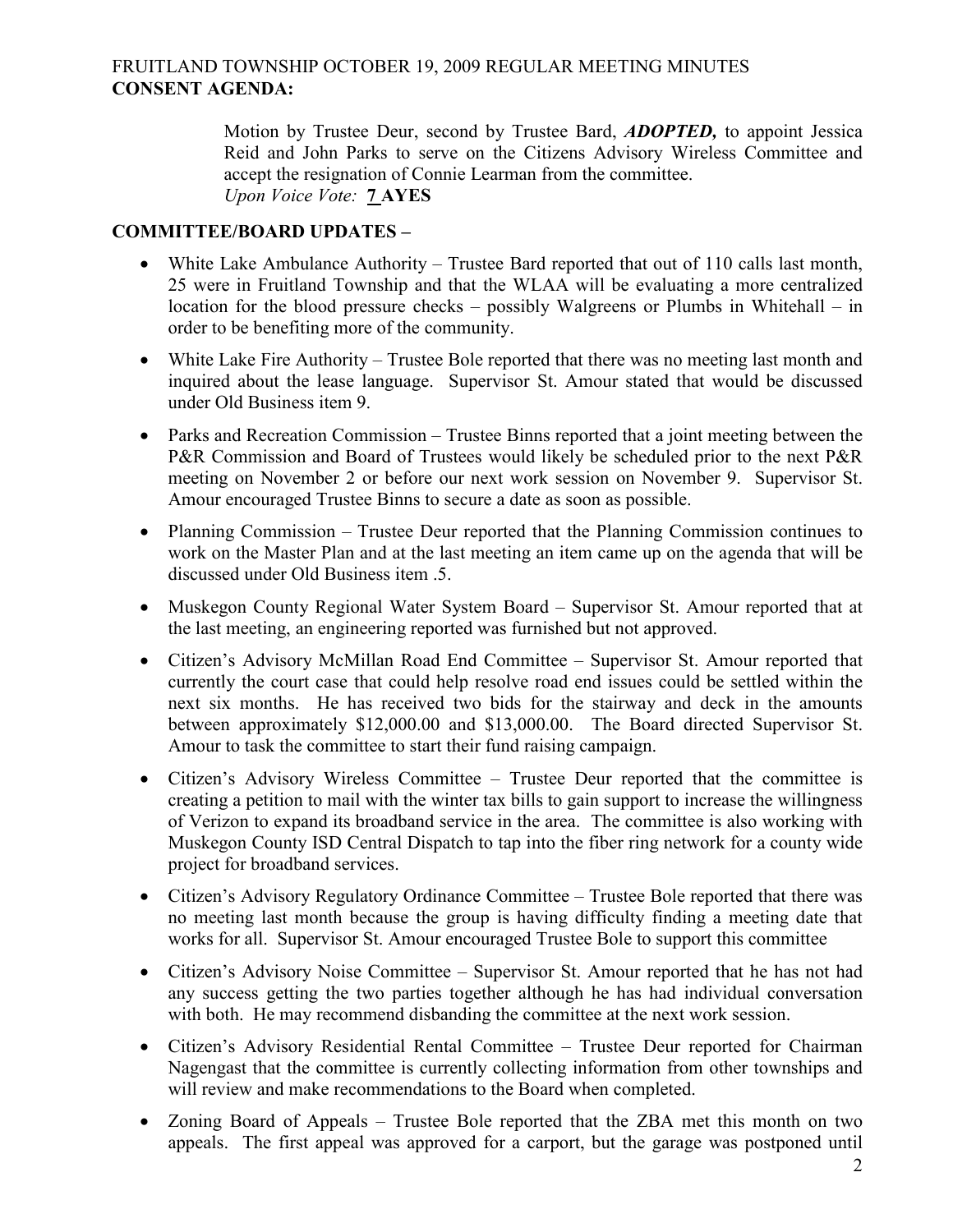### FRUITLAND TOWNSHIP OCTOBER 19, 2009 REGULAR MEETING MINUTES

information is received from the DEQ with setback requirements and the second appeal affirmed the Zoning Administrator decisions and agreed with eight of nine issues and will be discussed under Old Business number 2.

• Muskegon Area First – Supervisor St. Amour reported that this item would be discussed later in the meeting under New Business item number 7.

# OLD BUSINESS –

- .5 Planning Commission Fire Code Supervisor St. Amour stated that Fruitland Township's Board of Trustees adopted the 2003 International Fire Code back in 2005 and it appears that we have ordinances that conflict with it. Several discussions in the past regarding the cul de sac turning radius size requirements have never been resolved. It has now become an issue for a private road that has come forth to the Planning Commission recently. A meeting with members of the Planning Commission, White Lake Fire Authority and Board of Trustees on October 15, 2009 resulted in discussion and disagreement between Fruitland Township and the White Lake Fire Authority. Members of the Board of Trustees agree that Fruitland Township has the authority to adopt cul de sac size requirements to fit the rural area of the township and directed the Supervisor to set up a meeting with the Zoning Administrator, Fire Marshall and himself to take a fire truck to a cul de sac currently meeting our standards and use those results and try to come up with a solution for the disagreement.
- 1. 1562 Duck Lake Road Supervisor St. Amour stated that he has prepared a letter to be sent to the owners of this property requesting that the unsafe building conditions be resolved within 30 days from the date of the letter and that the zoning violations be addressed within 18 months from the date of the letter. Within that time frame, they will sell the property, demolish the accessory structure or combine the three parcels and enter into a restrictive covenant agreement. Trustee Bole requested that they also have the opportunity to appeal to the ZBA and would like that language in the letter. Supervisor St. Amour will revise the letter to include the appeal to ZBA.
- 2. 5623 Murray Road Trustee Bole reported that the appeal to the ZBA was held on October 12, 2009 and reconvened on October 14, 2009. The ZBA affirmed the Zoning Administrator's decisions and agreed with eight of nine issues. Decision orders will be processed and signed by all members and proper paperwork issued to all parties.
- 3. Fruitland Township Representation (Joint Planning Commission/West Michigan Shoreline Regional Development Commission) – Supervisor St. Amour reported that an upcoming meeting with the JPC is on October 28, 2009 to discuss the language changes in the By-laws regarding Act 226. Both Trustee Deur and he will be attending this meeting.
- 4. Road Improvements MCRC Strategy Supervisor St. Amour stated that current negotiations are in the works with the MCRC and Fruitland Township for a potential two year program for services and is awaiting responses from the MCRC.
- 5. 2745 Lorenson Road Supervisor St. Amour reported that there is a court date scheduled on October 28, 2009 which he will be attending.
- 6. McMillan Road End Stairway, Drawings, Raising Funds Supervisor St. Amour stated that he has received two quotes for the stairway/deck at a cost of approximately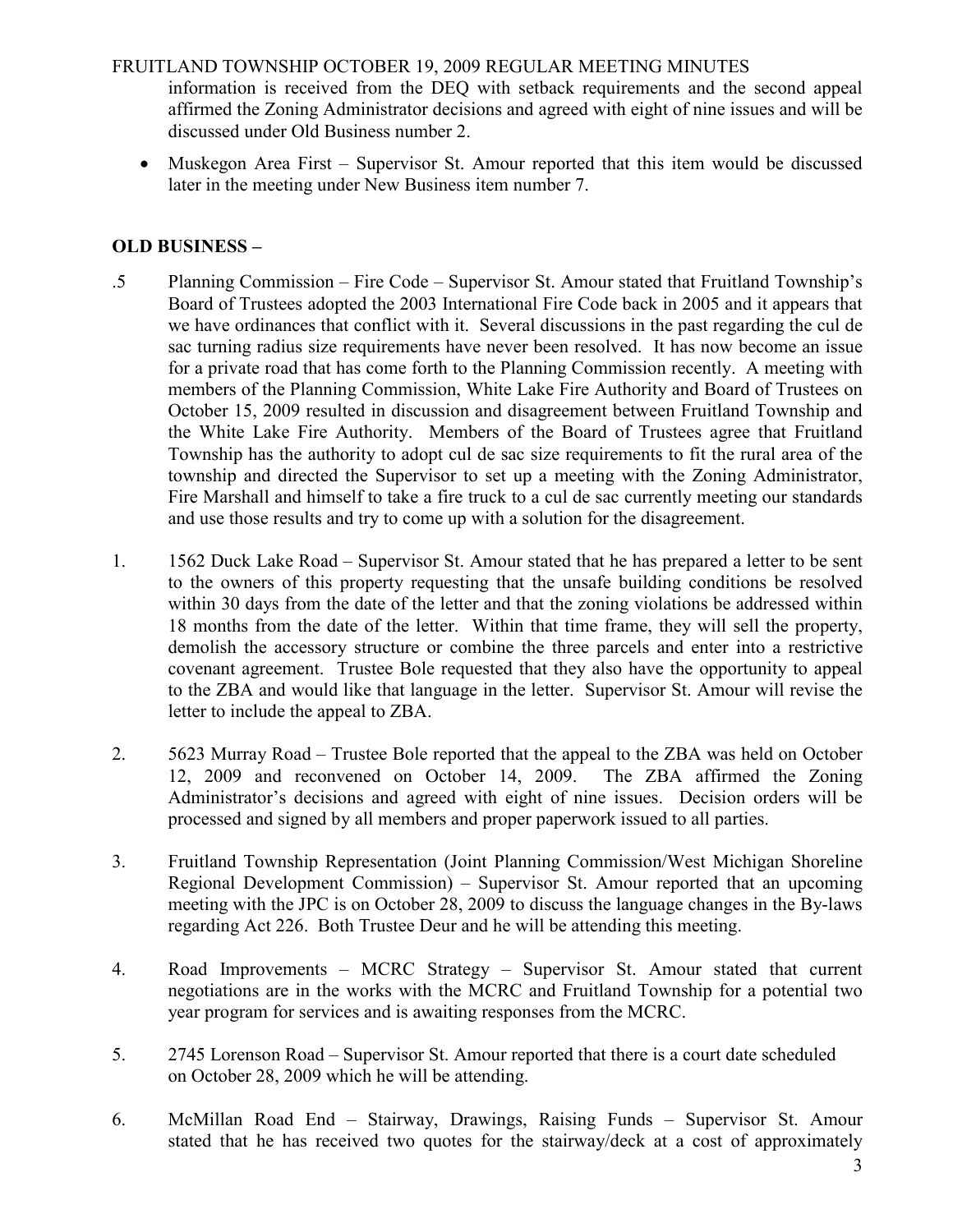## FRUITLAND TOWNSHIP OCTOBER 19, 2009 REGULAR MEETING MINUTES \$12,000.00 - \$13,000.00. The Board directed the Supervisor to contact members of the McMillan Road End Committee to go forth with fund raising monies to offset this expense.

- 7. 3350 Bard Road Supervisor St. Amour stated that a court date is scheduled for December 2, 2009 at 9:00 AM which he will be attending.
- 8. Community Building (Ramp)–

 Motion by Trustee Binns, second by Clerk Rillema, ADOPTED, to authorize an additional \$1,700.00 to DeRose Builders for the widening of the ramp, railing on stairs and coefficient of friction in order to comply with ADA requirements at the Community Building to have continued use as a polling place – Precinct 1. Roll Call Vote: Trustee Bard NAY, Trustee Deur NAY, Trustee Binns AYE, Clerk Rillema AYE, Trustee Bole NAY, Treasurer Hepler AYE, Supervisor St. Amour AYE

Discussion: No board members objected to the additional work in order to comply with ADA requirements. Discussion focused on whether a competitive rebid was necessary.

- 9. White Lake Fire Authority Dry Hydrants/Cistern/Lease Supervisor St. Amour stated that he has not heard any updates on the grants for the dry hydrants. The cistern is still on hold at this point due to circumstances with the Fire Chief and Trustee Bole questioned when Clerk Rillema would be providing the rent information regarding the change of lease as the next fire authority meeting is scheduled on November 4, 2009. Supervisor St. Amour stated that a special meeting would most likely be scheduled before November 4, 2009 and asked Clerk Rillema to have that information prepared for that meeting.
- 10. Parks & Recreation Master Plan/Joint Meeting Supervisor St. Amour asked that any additional changes and/or additions to the master plan be forwarded to Trustee Deur and tasked Trustee Binns to secure a joint meeting date of the Parks & Rec Commission and Board of Trustees in the near future.
- 11. Ordinance Enforcer –

 Motion by Trustee Binns, second by Trustee Bard, ADOPTED, to authorize Supervisor St. Amour to hire Jeff Conroy as the Fruitland Township Ordinance Enforcer at a monthly rate of \$384.00 upon the passing of a physical and drug test. Roll Call Vote: Trustee Bard AYE, Trustee Bole AYE, Treasurer Hepler AYE, Trustee Deur AYE, Trustee Binns AYE, Clerk Rillema AYE, Supervisor St. Amour AYE

- 12. 5617 South Shore Drive Supervisor St. Amour reported that the individual pleaded guilty and will be sentenced on November 2, 2009. He encouraged all to write a letter to the prosecutor stating that this individual is a danger because of his involvement with drugs and guns.
- 13. State Shared Revenue Treasurer Hepler reported that she has received documentation explaining that we will receive a 4.1% cut in state shared revenue which will be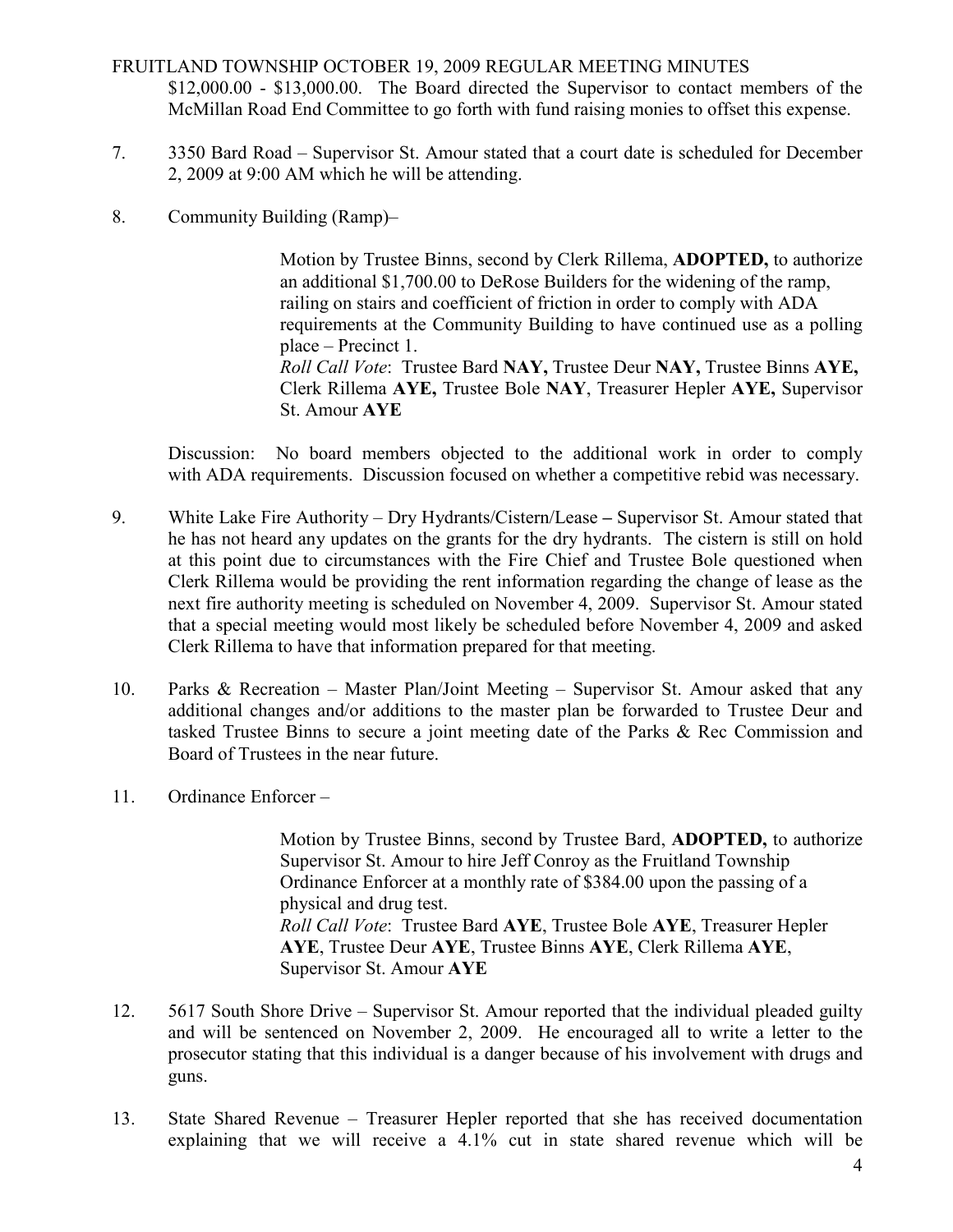## FRUITLAND TOWNSHIP OCTOBER 19, 2009 REGULAR MEETING MINUTES approximately \$14,232.00 less. Clerk Rillema and Treasurer Hepler will include this revenue cut in the budget amendments for the November work session.

14. 6106-245-003-0003-00 – 6168 & 6188 Murray Road - Condemnation Hearing – Supervisor St. Amour stated that the first hearing was on October 8, 2009 and the next meeting is scheduled for November 12, 2009. The hearing officer is awaiting response from the bank regarding plans they have to get the property in compliance and safe structure.

# NEW BUSINESS –

1. Bard Road Culvert –

 Motion by Trustee Deur, second by Trustee Binns, ADOPTED, to authorize payment to the Muskegon County Road Commission for the repair of the Bard Road Culvert not to exceed \$600.00. Roll Call Vote: Trustee Bole AYE, Treasurer Hepler AYE, Clerk Rillema AYE, Trustee Bard AYE, Trustee Deur AYE, Trustee Binns AYE, Supervisor St. Amour AYE

- 2. Township Property Hunting Supervisor St. Amour stated that he has received inquiries whether hunting is permitted on township property. Discussion amongst the board resulted in tasking Supervisor St. Amour and Trustee Deur to investigate liability and asking other neighboring jurisdictions on their policy.
- 3. Fruitland Township Cemetery Veteran Flag Placement & Removal Clerk Rillema stated that she would like the permission from the Board of Trustees to respond to Tom Clock of Clock Funeral Home regarding the veteran flag placement and removal procedures that were taken for the Memorial Day Holiday. The Board granted that permission.
- 4. Adopt-A-Road Program Supervisor St. Amour received an inquiry from a resident asking if we participated in the program. The Board instructed Supervisor St. Amour to advertise for interest in an upcoming article in the White Lake Beacon and Muskegon Chronicle and on e-news. If enough interest in favorable, a potential Citizen's Advisory Committee would be formed.
- 5. 2009-10 Budget Review Clerk Rillema stated that a listing of budget amendments would be available for review at the November work session including the recent state shared revenue cut.
- 7. Muskegon Area First The Board of Trustees did not approve the 2009-10 contribution of \$2090.00 to Muskegon Area First for this fiscal year, though no formal vote was taken on this matter.
- 8. Wastewater Collection System Plan (Master Plan) –

Motion by Trustee Deur, Trustee Binns, **ADOPTED**, to accept the August 2009 report prepared by Prein & Newhof for the Wastewater Treatment Plan and place on file at Fruitland Township for reference only. Upon Voice Vote: **7 AYES**